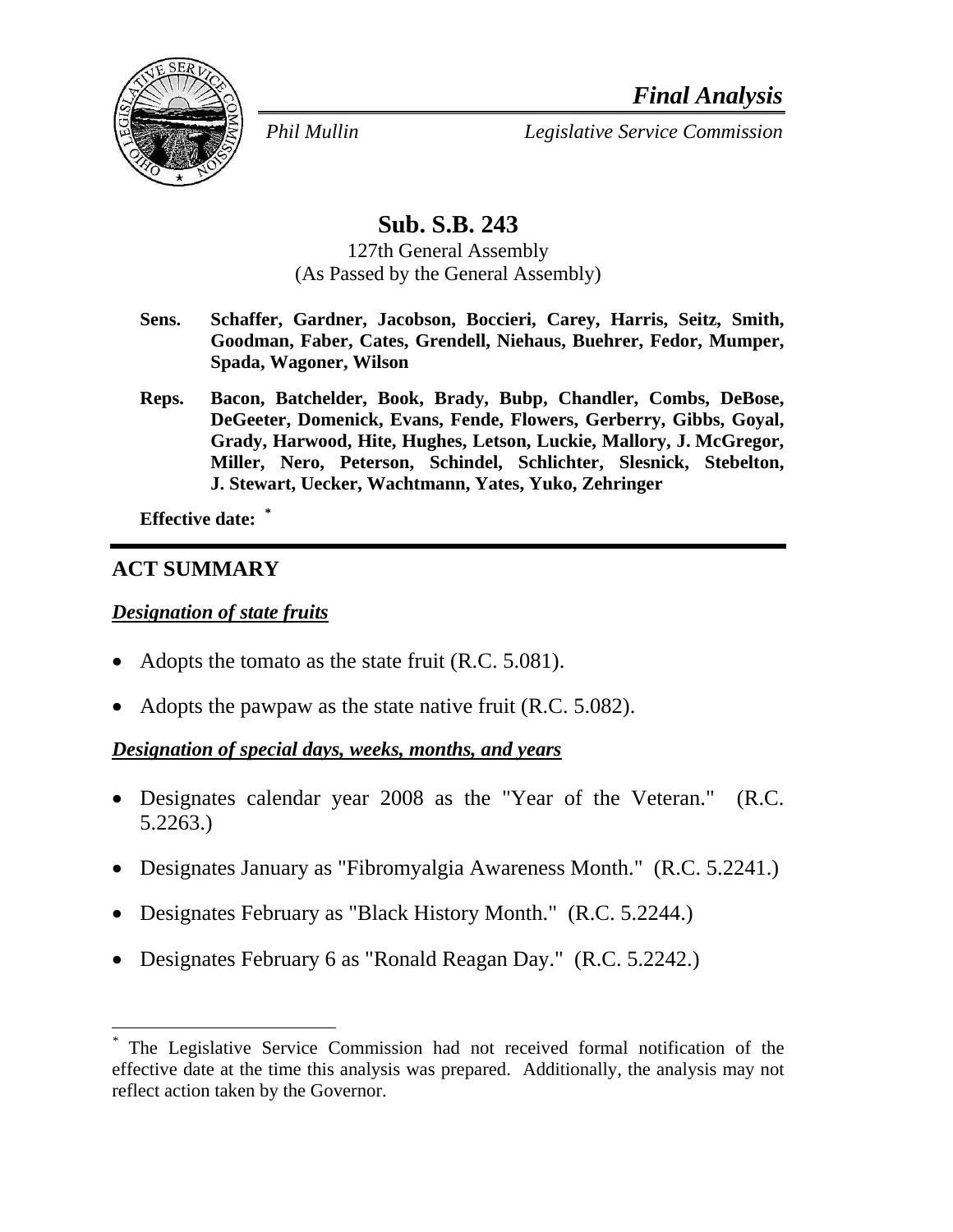- Designates the calendar week including February 8 as "Ohio Boy Scout" Week." (R.C. 5.2243.)
- Designates May as "Nurses Month." (R.C. 5.2245.)
- Designates May as "Melanoma/Skin Cancer Detection and Prevention Month." (R.C. 5.2246.)
- Designates June 19 as "Juneteenth National Freedom Day." (R.C. 5.2247.)
- Designates the third Saturday in August as "Brothers and Sisters' Day." (R.C. 5.2248.)
- Designates September as "Ohio Preparedness Month." (R.C. 5.2253.)
- Designates September as "Brain Aneurysm Awareness Month." (R.C. 5.2252.)
- Designates September as "Childhood Cancer Awareness Month." (R.C. 5.2254.)
- Designates September as "Ovarian Cancer Awareness Month." (R.C. 5.2255.)
- Designates the first Saturday following the first Monday in September as "Lithopolis Honeyfest Day." (R.C. 5.2249.)
- Designates the third week of September as "Mitochondrial Disease Awareness Week." (R.C. 5.2250.)
- Designates the fourth Sunday in September as "Internet Safety Day." (R.C. 5.2251.)
- Designates October as "Crime Prevention Month." (R.C. 5.2257.)
- Designates October as "Disability Employment Awareness Month." (R.C. 5.2258.)
- Designates October 22 as "U.S.S. Hocking Day." (R.C. 5.2256.)
- Designates November as "Epilepsy Awareness Month." (R.C. 5.2260.)

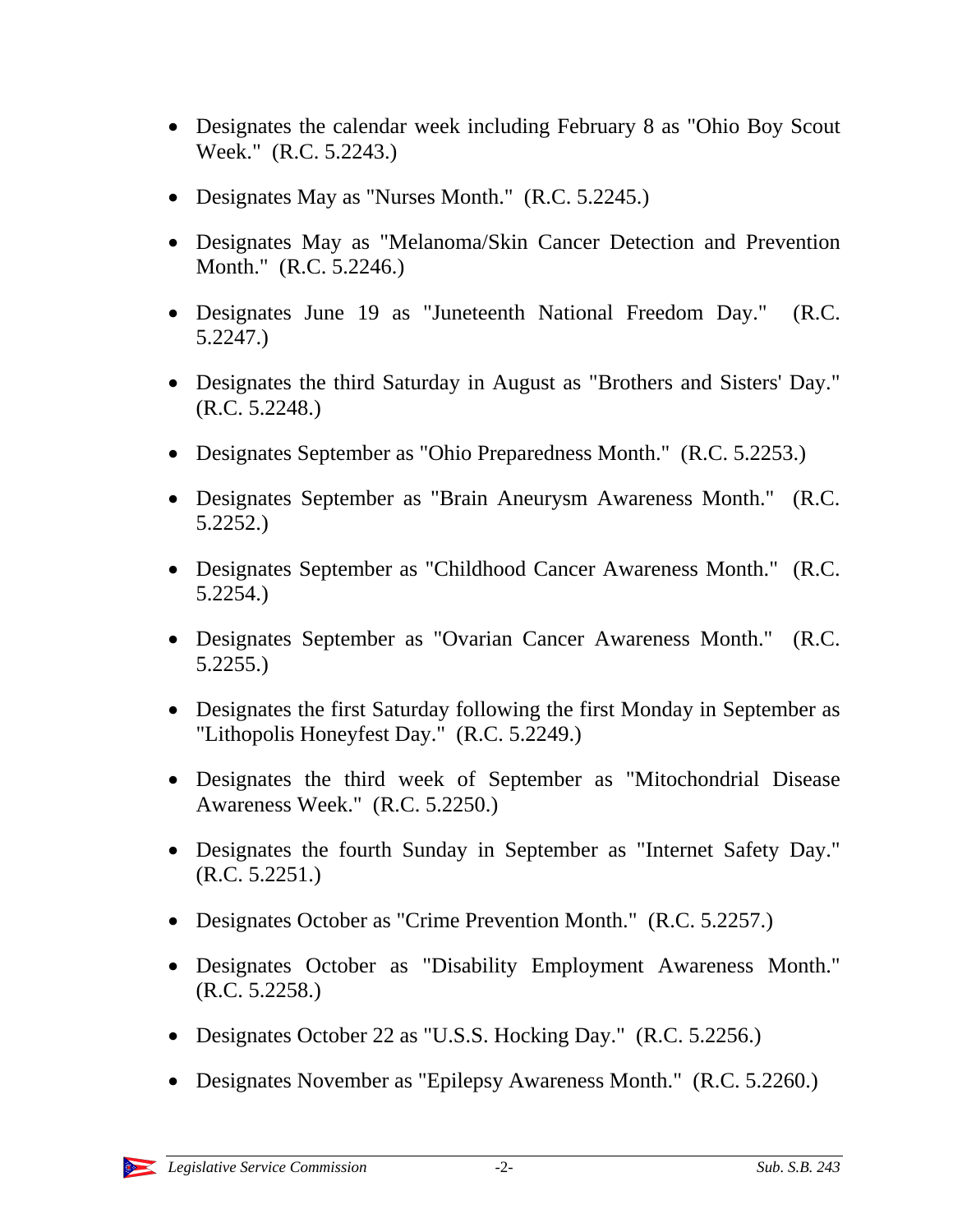- Designates November as "Omega Psi Phi Month." (R.C. 5.2261.)
- Designates the Saturday immediately preceding Thanksgiving as "Adoption Day." (R.C. 5.2259.)
- Designates December 21 as "Homeless Persons' Memorial Day." (R.C. 5.2262.)
- Designates "Ohio Save for Retirement Week" during the same week as federal law designates "National Save for Retirement Week." (R.C. 5.2264.)

## *Special license plates*

- Makes persons who served in the armed forces of the United States in Afghanistan during Operation Enduring Freedom or in Iraq during Operation Iraqi Freedom and who are on active duty or are honorably discharged veterans eligible to apply for and receive veterans license plates that are available under continuing law to veterans of other military actions and wars (R.C. 4503.53).
- Creates "Ohio Army National Guard Retired" and "Ohio Air National Guard Retired" license plates (R.C. 4503.494).
- Creates "Thank You U.S. Military" license plates (R.C. 4503.531).
- Creates "Support Our Troops" license plates (R.C. 4503.92).
- Creates "Multiple Sclerosis Awareness" license plates (R.C. 4503.494).
- Creates "Sickle Cell Anemia Awareness" license plates (R.C. 4503.496).
- Creates "In God We Trust" license plates (R.C. 4503.762).
- Creates historically black fraternity-sorority license plates (R.C. 4503.513).

# *Designation of specially named roads and bridges*

• Designates a portion of Interstate Route 270 located within Franklin County between mile marker one and mile marker three as the "Trooper Wendy G. Everett Memorial Highway." (R.C. 5533.681.)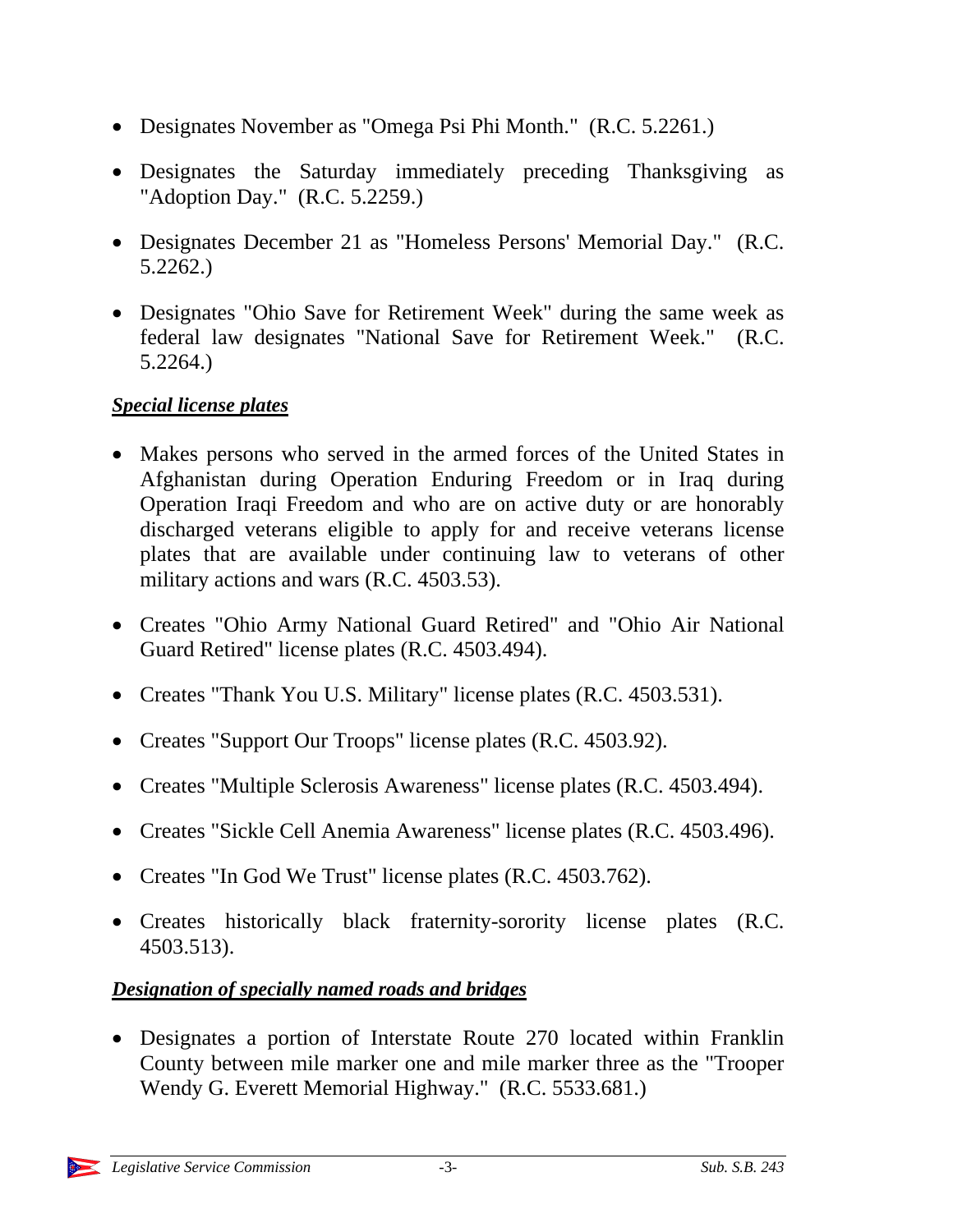- Designates the portion of Interstate Route 270 located within Franklin County between mile markers 45 and 47 as the "Trooper Jody S. Dye Memorial Highway." (R.C. 5533.683.)
- Designates a portion of United States Route 62 located within southwestern Franklin County between mile marker one and mile marker two as the "Patrolman Jerry R. Neff Memorial Highway." (R.C. 5533.682.)
- Designates the bridge that is part of U.S. Route 50 West and spans North Fork Creek at Slate Mills in Ross County as the "Deputy Lawrence Barnes Memorial Bridge." (R.C. 5533.684.)
- Designates the bridge spanning Conneaut Creek, located in the municipal corporation of Conneaut in Ashtabula County and that is part of United States Route 20, as "The Ohio Veterans Memorial Bridge." (R.C. 5533.351.)
- Designates the portion of Interstate 90 located within the municipal corporation of Willoughby Hills in Lake County as the "Cpl. Joshua Harmon Memorial Highway." (R.C. 5533.352.)
- Designates the portion of State Route 66, commencing at the boundary of Shelby and Miami counties and extending in a southeasterly direction to the intersection of that route and Washington Avenue within the city of Piqua in Miami County, as the "Cpl. Samuel F. Pearson Memorial Highway." (R.C. 5533.605.)
- Designates a portion of United States Route 50 commencing at mile marker 13 and proceeding in an easterly direction to the intersection of that route and State Route 133 in Clermont County as the "LCPL Nicholas B. Erdy Memorial Highway." (R.C. 5533.101.)
- Designates the portion of Interstate 90 located within the municipal corporation of Rocky River in Cuyahoga County as the "LCPL Danny Scherry Memorial Highway." (R.C. 5533.354.)
- Designates the portion of State Route 334 located in Clark County as the "Lance Cpl. Kevin S. Smith Memorial Highway." (R.C. 5533.601.)